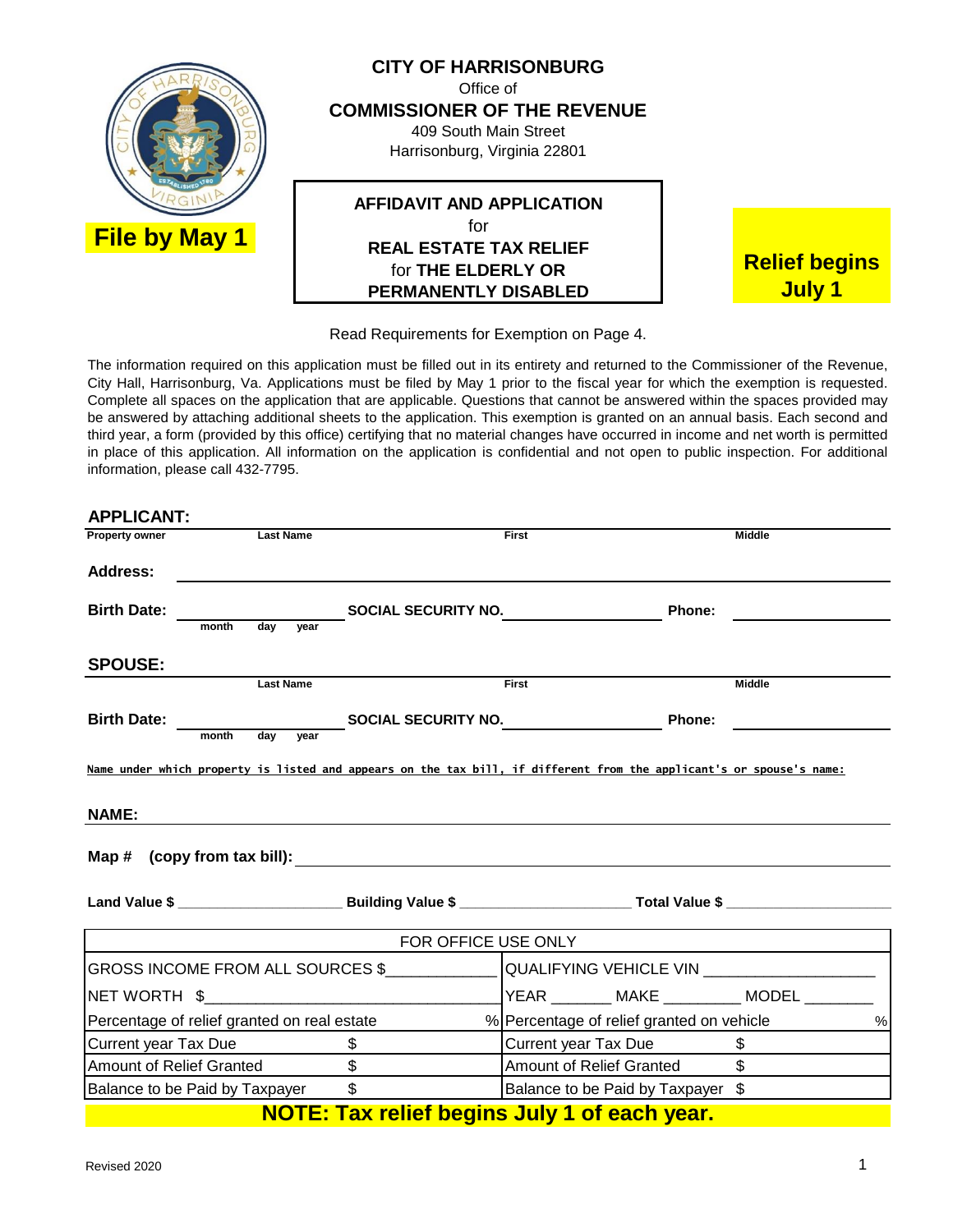| 2. Is the applicant? compared to be partial owner                                                          |                 |     |                                                                                                                                 |
|------------------------------------------------------------------------------------------------------------|-----------------|-----|---------------------------------------------------------------------------------------------------------------------------------|
| If partial ownership, explain how the ownership is legally held and the proportion owned by the applicant. |                 |     |                                                                                                                                 |
|                                                                                                            |                 |     |                                                                                                                                 |
|                                                                                                            |                 |     |                                                                                                                                 |
|                                                                                                            |                 |     |                                                                                                                                 |
|                                                                                                            |                 |     |                                                                                                                                 |
|                                                                                                            |                 |     |                                                                                                                                 |
|                                                                                                            |                 |     |                                                                                                                                 |
|                                                                                                            |                 |     | 3. List the names, relation, ages, and social security numbers of all persons related to the applicant who occupy the dwelling. |
|                                                                                                            |                 |     |                                                                                                                                 |
| Name                                                                                                       | <b>Relation</b> | Age | <b>Social Security No.</b>                                                                                                      |
|                                                                                                            |                 |     |                                                                                                                                 |
|                                                                                                            |                 |     |                                                                                                                                 |

Please complete the gross income schedule for the calendar year \_\_\_\_\_\_\_\_\_\_\_\_\_\_. Included in this statement should be the

total gross income from all sources of the applicant and spouse. Also report income of each relative residing in the dwelling except for those relatives and non relatives living in the dwelling and providing bona fide caregiving services to the owner(s) whether such relatives or non relatives are compensated or not.

# **GROSS INCOME SCHEDULE**

| <b>GROSS INCOME</b>                           |                                                                                                                                                                                                                                                                                                                                                                                                                                                                                                                       | Applicant       | <b>Spouse</b>                                                          | Relative - 1    | <b>Relative - 2</b> |
|-----------------------------------------------|-----------------------------------------------------------------------------------------------------------------------------------------------------------------------------------------------------------------------------------------------------------------------------------------------------------------------------------------------------------------------------------------------------------------------------------------------------------------------------------------------------------------------|-----------------|------------------------------------------------------------------------|-----------------|---------------------|
|                                               | Salaries, Wages, Etc. W-2 or                                                                                                                                                                                                                                                                                                                                                                                                                                                                                          |                 |                                                                        |                 |                     |
| Tax returns                                   |                                                                                                                                                                                                                                                                                                                                                                                                                                                                                                                       |                 |                                                                        |                 |                     |
| Pensions or                                   |                                                                                                                                                                                                                                                                                                                                                                                                                                                                                                                       |                 |                                                                        |                 |                     |
| Retirement                                    | 1099-R                                                                                                                                                                                                                                                                                                                                                                                                                                                                                                                |                 |                                                                        |                 |                     |
| Social<br>Security                            | SSA-1099                                                                                                                                                                                                                                                                                                                                                                                                                                                                                                              |                 |                                                                        |                 |                     |
| Interest                                      | 1099-INT                                                                                                                                                                                                                                                                                                                                                                                                                                                                                                              |                 |                                                                        |                 |                     |
| <b>Dividends</b><br>Rental                    | 1099-DIV                                                                                                                                                                                                                                                                                                                                                                                                                                                                                                              |                 |                                                                        |                 |                     |
| inc/Business<br>inc                           | Schedule<br>C/E/K                                                                                                                                                                                                                                                                                                                                                                                                                                                                                                     |                 |                                                                        |                 |                     |
| Welfare                                       | 1099                                                                                                                                                                                                                                                                                                                                                                                                                                                                                                                  |                 |                                                                        |                 |                     |
| Snap/Food<br>stamps/fuel<br>assistance        | Social<br>Services                                                                                                                                                                                                                                                                                                                                                                                                                                                                                                    |                 |                                                                        |                 |                     |
| Capital Gains Schedule D<br><b>Trust Fund</b> |                                                                                                                                                                                                                                                                                                                                                                                                                                                                                                                       |                 |                                                                        |                 |                     |
| Income                                        |                                                                                                                                                                                                                                                                                                                                                                                                                                                                                                                       |                 |                                                                        |                 |                     |
| <b>All Other</b>                              |                                                                                                                                                                                                                                                                                                                                                                                                                                                                                                                       |                 |                                                                        |                 |                     |
| Sources i.e.                                  |                                                                                                                                                                                                                                                                                                                                                                                                                                                                                                                       |                 |                                                                        |                 |                     |
| Gifts, lottery                                |                                                                                                                                                                                                                                                                                                                                                                                                                                                                                                                       |                 |                                                                        |                 |                     |
| include Cash                                  |                                                                                                                                                                                                                                                                                                                                                                                                                                                                                                                       |                 |                                                                        |                 |                     |
| on Hand                                       |                                                                                                                                                                                                                                                                                                                                                                                                                                                                                                                       |                 |                                                                        |                 |                     |
|                                               | Less Relative Income Exemption                                                                                                                                                                                                                                                                                                                                                                                                                                                                                        | xxxxxxxxxxxxxxx | XXXXXXXXXXXXXXXXXX                                                     | $($ \$5,000.00) | ( \$5,000.00)       |
| <b>Total for Each Column</b>                  |                                                                                                                                                                                                                                                                                                                                                                                                                                                                                                                       |                 |                                                                        |                 |                     |
|                                               |                                                                                                                                                                                                                                                                                                                                                                                                                                                                                                                       |                 | <b>Total Gross Combined Income of Applicant, Spouse, and Relatives</b> | \$              |                     |
|                                               | <b>IMPORTANT NOTES: 1)</b> Attach a copy of supporting documentation of all income and assets referenced on pages 2<br>and 3 of this application with end-of-year statements from the income and asset sources. Applications without the<br>Revised 2020<br><mark>Recessary documentation cannot be approved. Our office holds all tax relief documentation strictly confidential in</mark><br>accordance with State Law. 2) Attach a copy of your Federal Income Tax Return for last year if you filed with the IRS. |                 |                                                                        |                 |                     |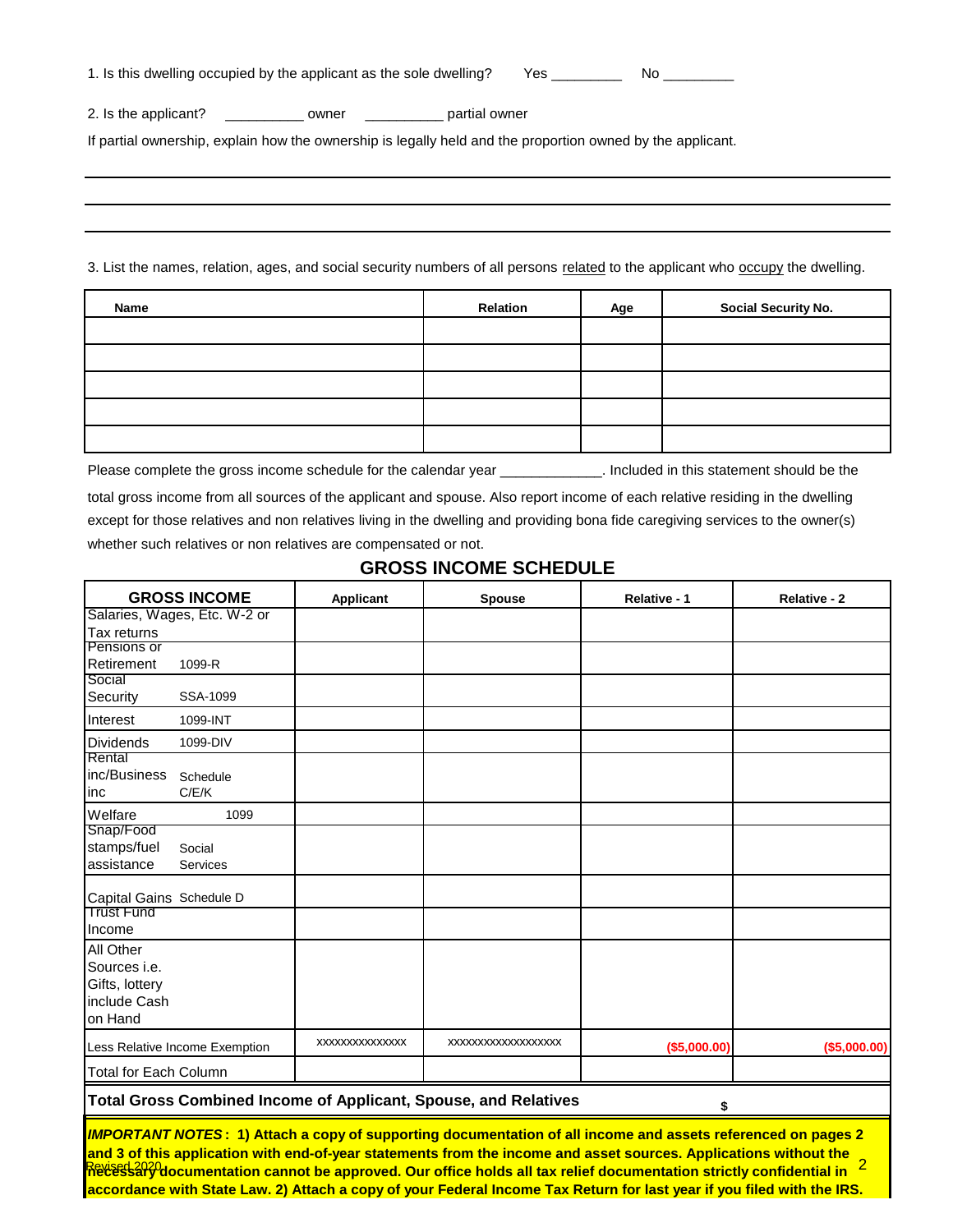**NOTE: If you filed a Federal Income Tax Return last year, attach copy.**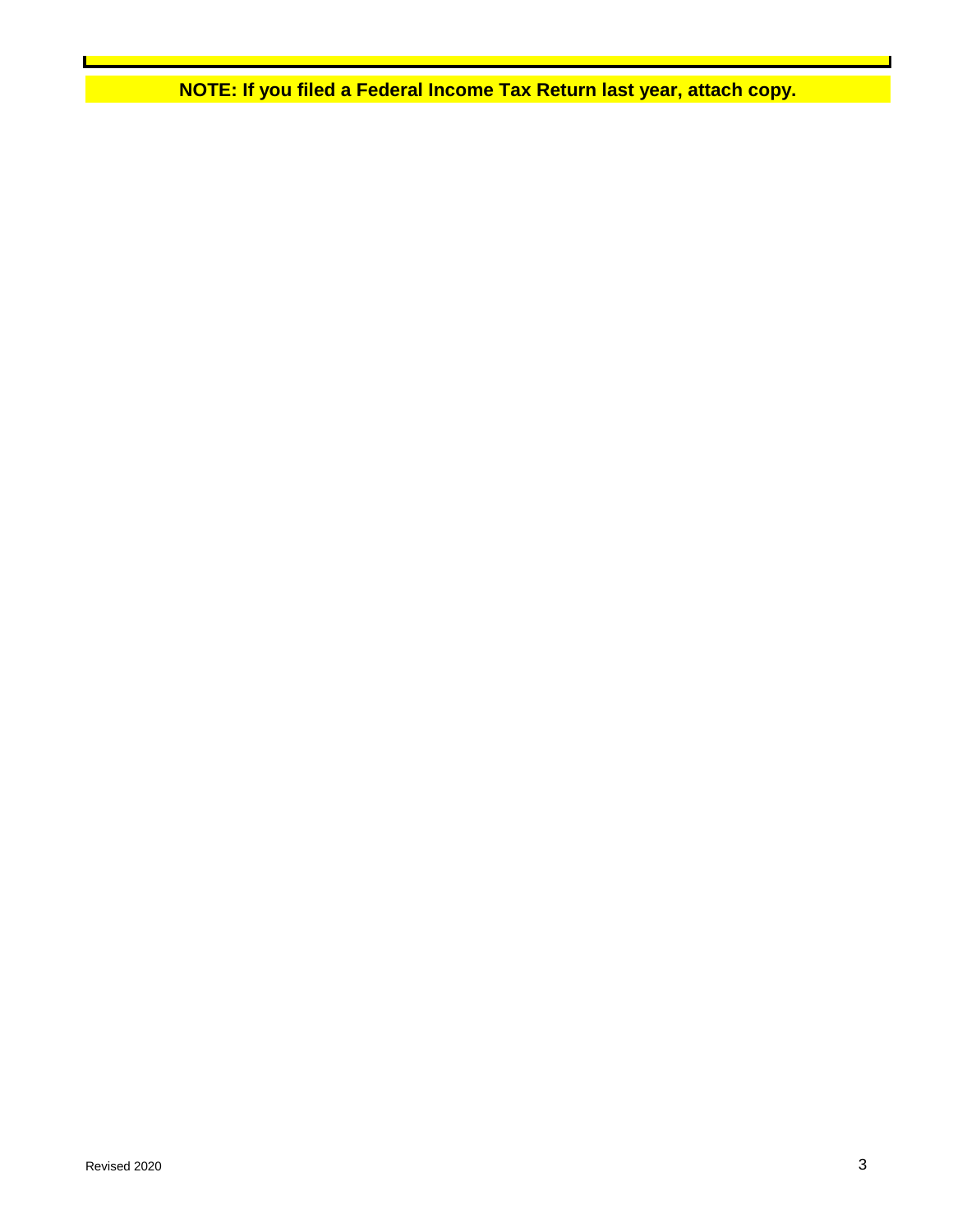Please complete this schedule of net financial worth as of December 31, \_\_\_\_\_\_\_\_\_\_. Net financial worth is computed by subtracting liabilities from assets and shall include all assets, including equitable interest, of the owner of the dwelling for which exemption is claimed, and shall exclude the fair market value of the dwelling and the land, not exceeding one acre, upon which the dwelling is situated.

## **NET WORTH SCHEDULE**

|                                                   | **Applicant(s) must provide end year statements/documentation as evidence of balances and/or<br>value-Dec 31st |                                                                                                                                                                                   |              |              |
|---------------------------------------------------|----------------------------------------------------------------------------------------------------------------|-----------------------------------------------------------------------------------------------------------------------------------------------------------------------------------|--------------|--------------|
| <b>NET VALUE OF ASSETS</b>                        | <b>Applicant</b>                                                                                               | <b>Spouse</b>                                                                                                                                                                     | Relative - 1 | Relative - 2 |
| Real Estate (other than residence)                |                                                                                                                |                                                                                                                                                                                   |              |              |
| Personal Property and Auto(s)                     |                                                                                                                |                                                                                                                                                                                   |              |              |
| Savings Account(s)                                |                                                                                                                |                                                                                                                                                                                   |              |              |
| Checking Account(s)                               |                                                                                                                |                                                                                                                                                                                   |              |              |
| <b>Stocks</b>                                     |                                                                                                                |                                                                                                                                                                                   |              |              |
| <b>Bonds</b>                                      |                                                                                                                |                                                                                                                                                                                   |              |              |
| Insurance (Cash Value)                            |                                                                                                                |                                                                                                                                                                                   |              |              |
| Property in Trust                                 |                                                                                                                |                                                                                                                                                                                   |              |              |
| <b>Other Assets</b>                               |                                                                                                                |                                                                                                                                                                                   |              |              |
| <b>TOTAL ASSETS</b><br>(A)                        |                                                                                                                |                                                                                                                                                                                   |              |              |
| <b>Less LIABILITIES</b>                           |                                                                                                                | **Liabilities that can be included are: a monthy payment billed/paid for each month of the<br>preceeding tax year, has an account number and can produce a statement as evidence. |              |              |
| Notes Payable                                     |                                                                                                                |                                                                                                                                                                                   |              |              |
| <b>Accounts Payable</b>                           |                                                                                                                |                                                                                                                                                                                   |              |              |
| Mortgage (s) Payable                              |                                                                                                                |                                                                                                                                                                                   |              |              |
| Taxes Due - Federal                               |                                                                                                                |                                                                                                                                                                                   |              |              |
| Taxes Due - State                                 |                                                                                                                |                                                                                                                                                                                   |              |              |
| Taxes Due - Local                                 |                                                                                                                |                                                                                                                                                                                   |              |              |
| All Other Debts i.e. medical,                     |                                                                                                                |                                                                                                                                                                                   |              |              |
| credit cards etc                                  |                                                                                                                |                                                                                                                                                                                   |              |              |
| <b>TOTAL LIABILITIES</b><br>(B)                   |                                                                                                                |                                                                                                                                                                                   |              |              |
| <b>NET WORTH</b><br>(Subtract line B from line A) |                                                                                                                |                                                                                                                                                                                   |              |              |

Changes in respect to income, financial worth, ownership of property or other factors occurring during the taxable year for which the application is filed and having the effect of exceeding or violating the limitations and conditions provided by ordinance shall nullify any exemption for the then current taxable year. These changes should be reported immediately to the Commissioner of the Revenue.

Have you previously applied for a tax exemption?

If "yes", application was Approved \_\_\_\_\_\_\_\_\_\_\_\_ Denied

## **AMOUNT OF EXEMPTION**

| Maximum exemption pot to exceed \$1,500,00 |                     |                        |  |  |
|--------------------------------------------|---------------------|------------------------|--|--|
| <b>Combined Gross Income</b>               | $$30,001 - $35,000$ | Exemption shall be 20% |  |  |
| <b>Combined Gross Income</b>               | $$25,001 - $30,000$ | Exemption shall be 40% |  |  |
| <b>Combined Gross Income</b>               | $$20,001 - $25,000$ | Exemption shall be 60% |  |  |
| <b>Combined Gross Income</b>               | $$0 - $20,000$      | Exemption shall be 80% |  |  |

**Maximum exemption not to exceed \$1,500.00**

<sup>Revised 2020</sup> NOTE: If you filed a Federal Income Tax Return last year, attach copy. <sup>4</sup>